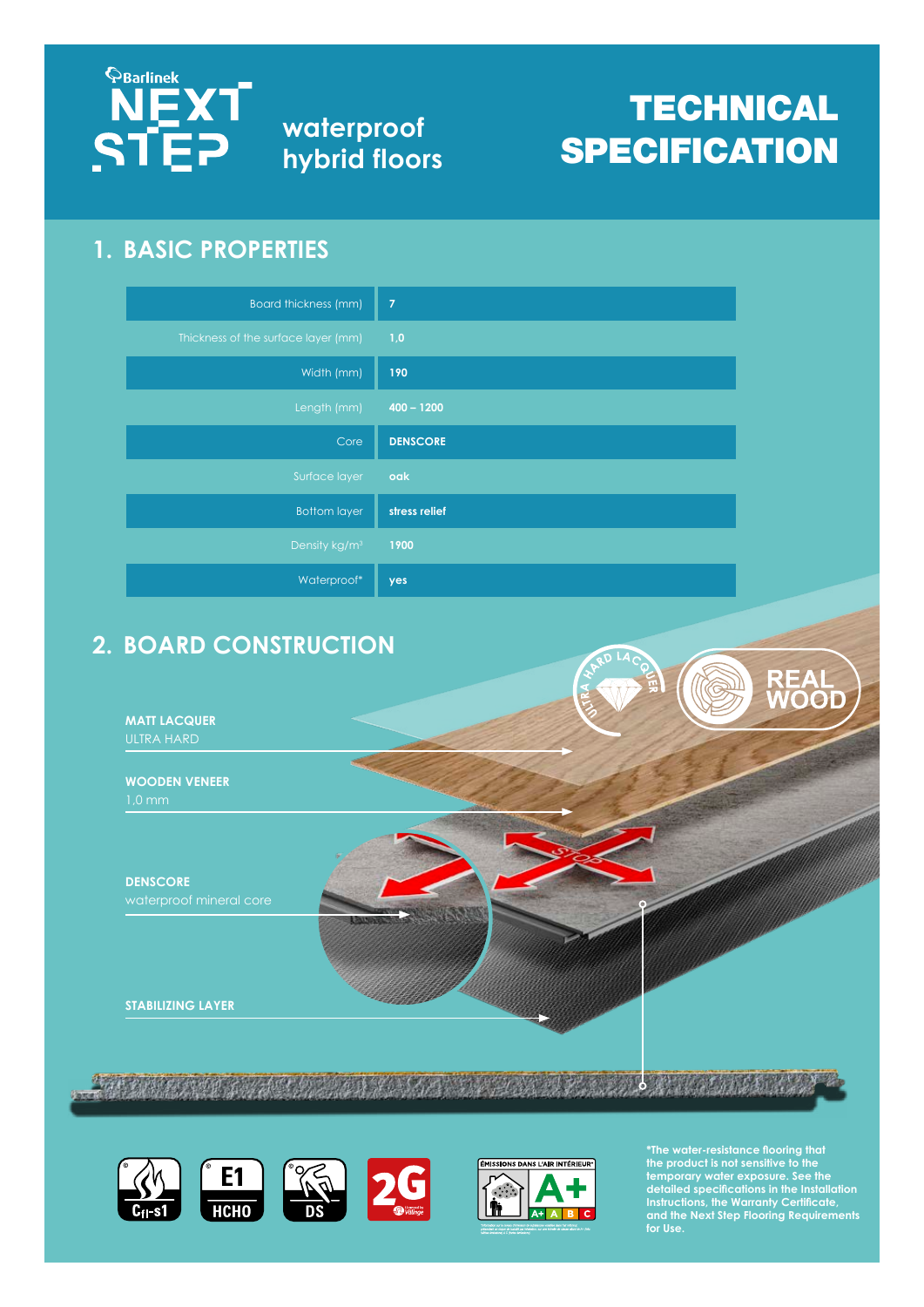#### **3. TECHNICAL PARAMETERS**

| Reaction to fire                 | EN 13501-1                             | $C_{n}$ -s1                                                                |
|----------------------------------|----------------------------------------|----------------------------------------------------------------------------|
| Sliding behaviour                | 13893                                  | <b>DS</b> class                                                            |
| Sliding behaviour                | <b>CEN/TS 15676</b>                    | dry USRV 80<br>(low risk of slipping)<br>wet USRV 29<br>(medium slip risk) |
| Sliding behaviour                | <b>DIN 51130</b>                       | R <sub>9</sub>                                                             |
| Formaldehyde emission            | <b>EN 717-2</b>                        | E1 class                                                                   |
| Pentachlorophenol emission (PCP) | CEN/TR 14823 (according EN 14041:2018) | Not detected                                                               |
| Thermal resistance               | EN 12667:2001                          | $0.0155m^2K/W$                                                             |
| Thermal conductivity             | EN 12667:2001                          | 0,452 W/mK                                                                 |
| Varnish gloss                    | <b>EN ISO 2813</b>                     | 10°±2°                                                                     |
| Stain resistance                 | EN 13442:2013                          | $4 - 5$                                                                    |
| Hardness on the top layer        | EN 13489 - Brinell test (EN 1534)      | <b>74 MPa</b>                                                              |
| VOC emission                     | <b>French VOC Regulation</b>           | $A+$                                                                       |

#### **4. ASSEMBLY AND WARRANTY**

• 5 years of commercial buildings, 30 years of residential buildings. The warranty is valid only if the materials

OF CONSIDERATION

• Lock system - 2G Valinge

# **5. LOGISTICS DATA**

| Number of boards on a pack (pcs.) | min. 4 pcs. 1200mm; 6-8 pcs. / pack |
|-----------------------------------|-------------------------------------|
| Pack $(m2)$                       | 1,368                               |
| Package weight (kg)               | 18,6                                |
| Number of packages / pallet       | 55                                  |
| Number of $m2$ / pallet           | 75,24                               |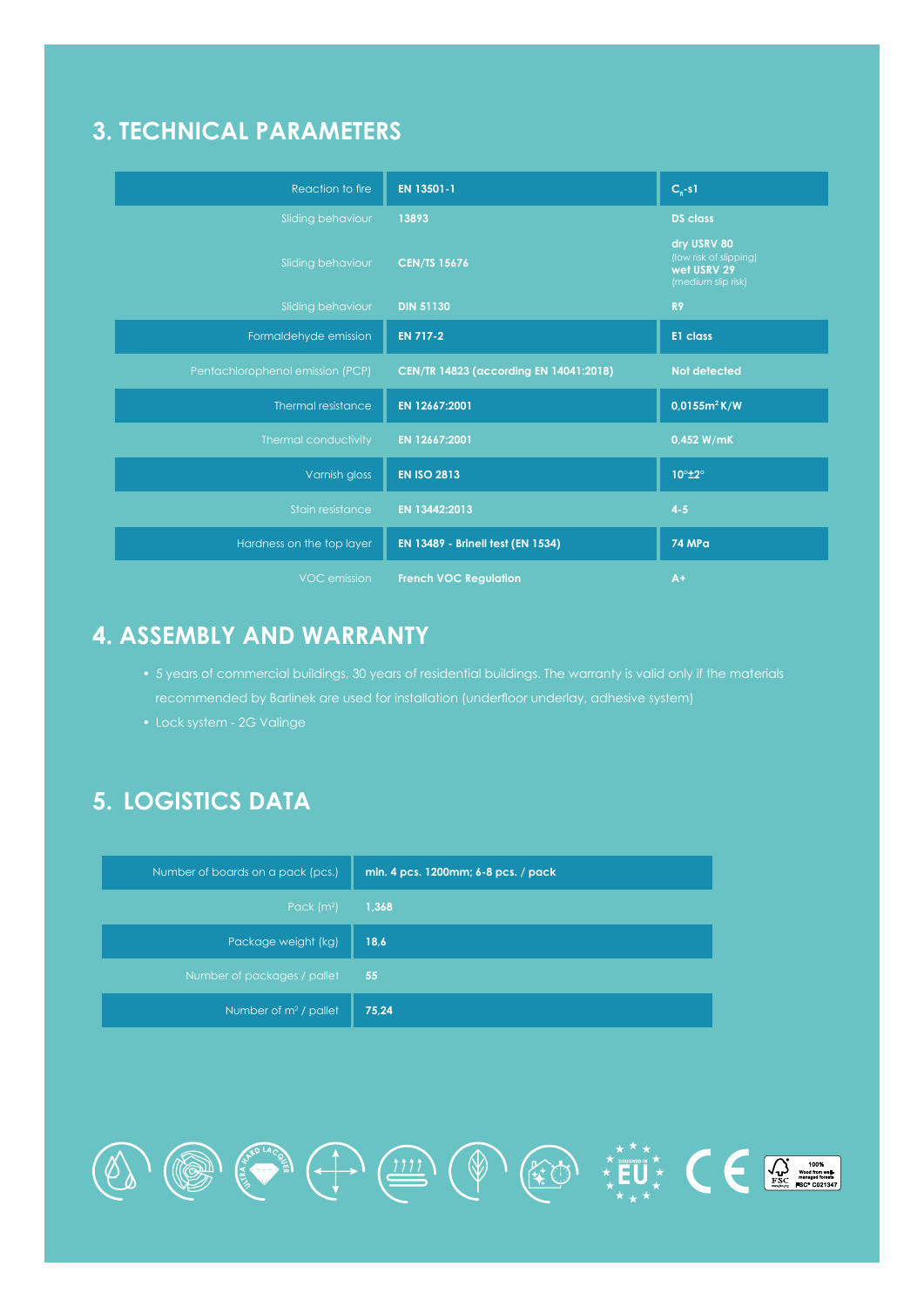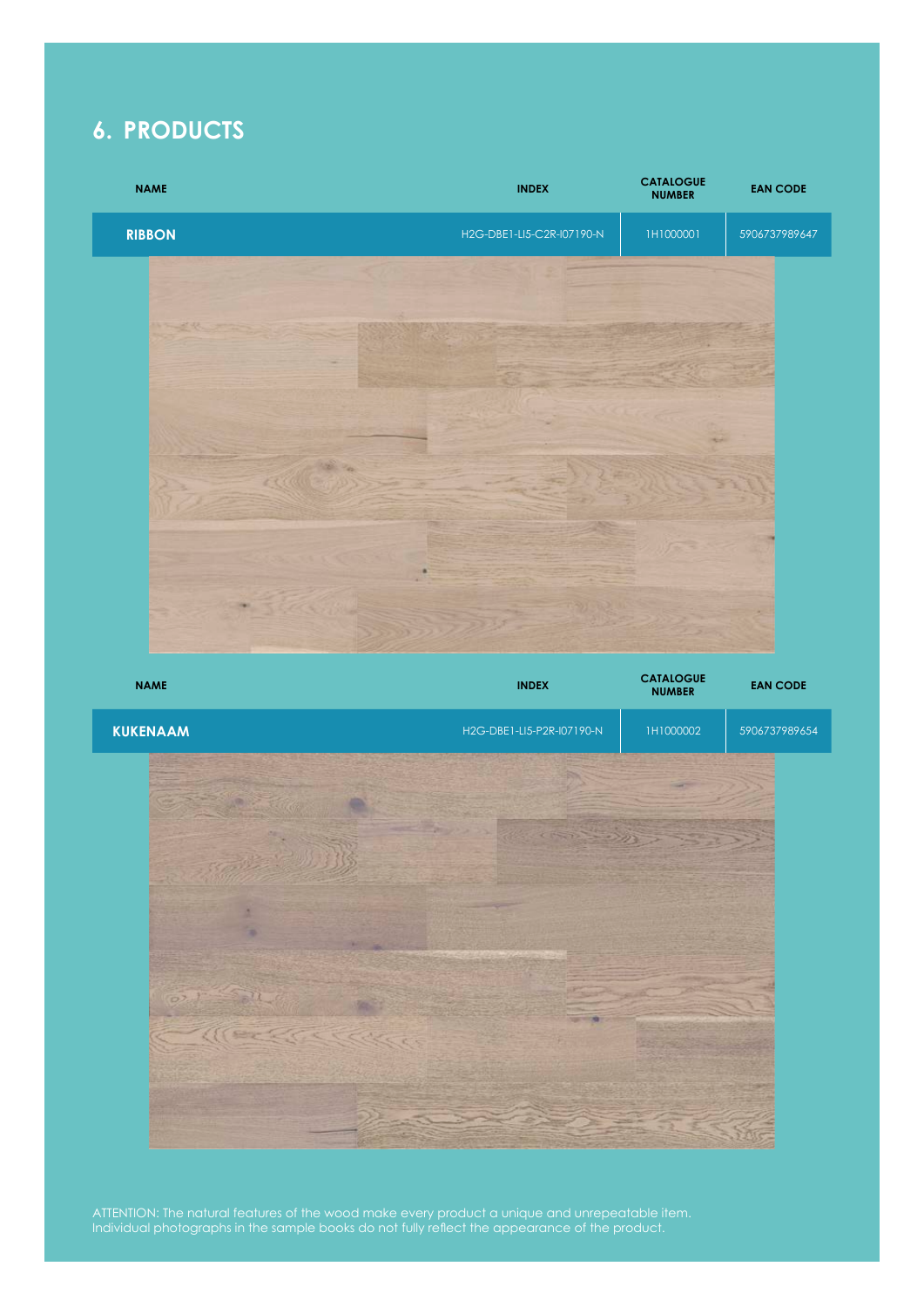

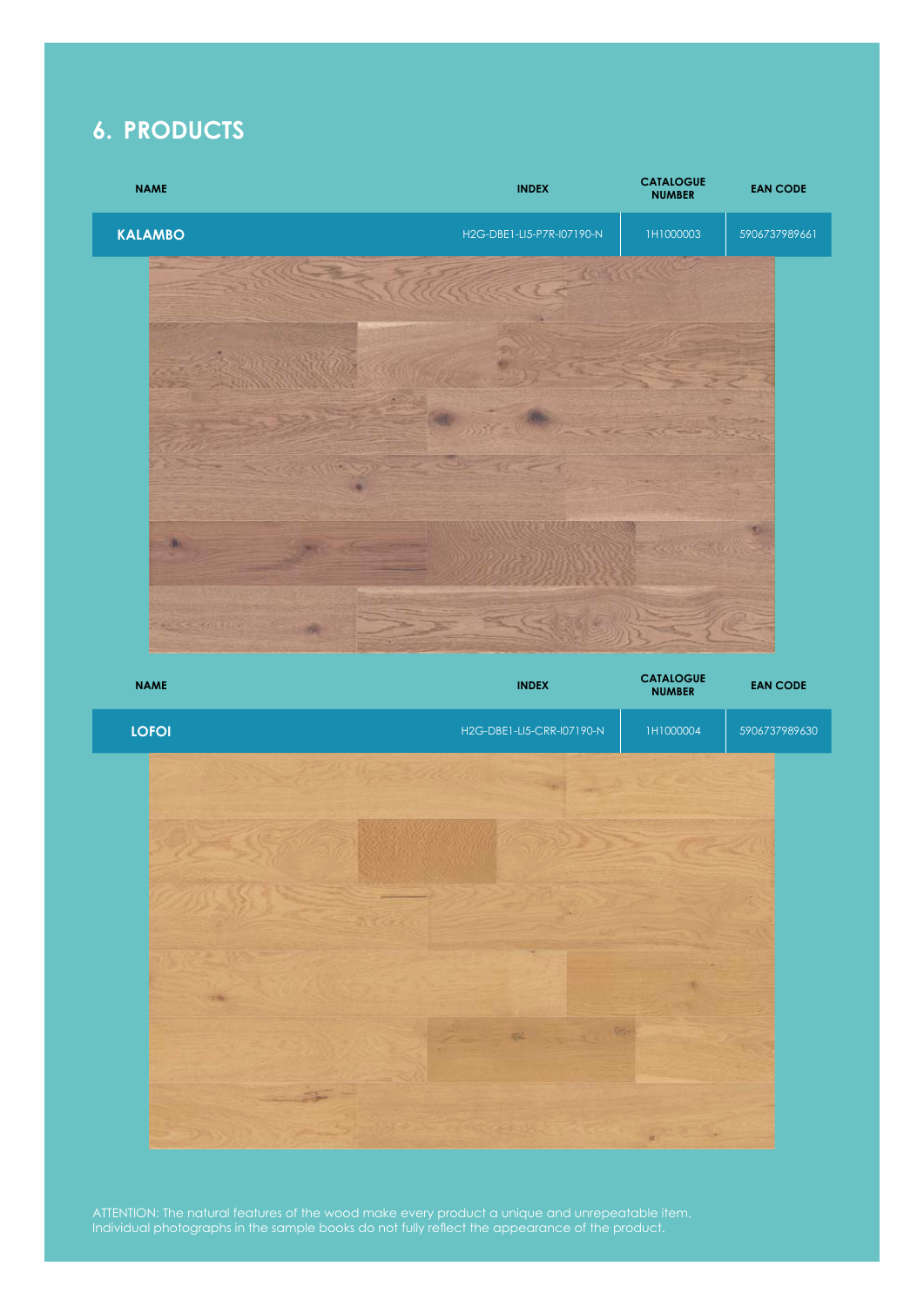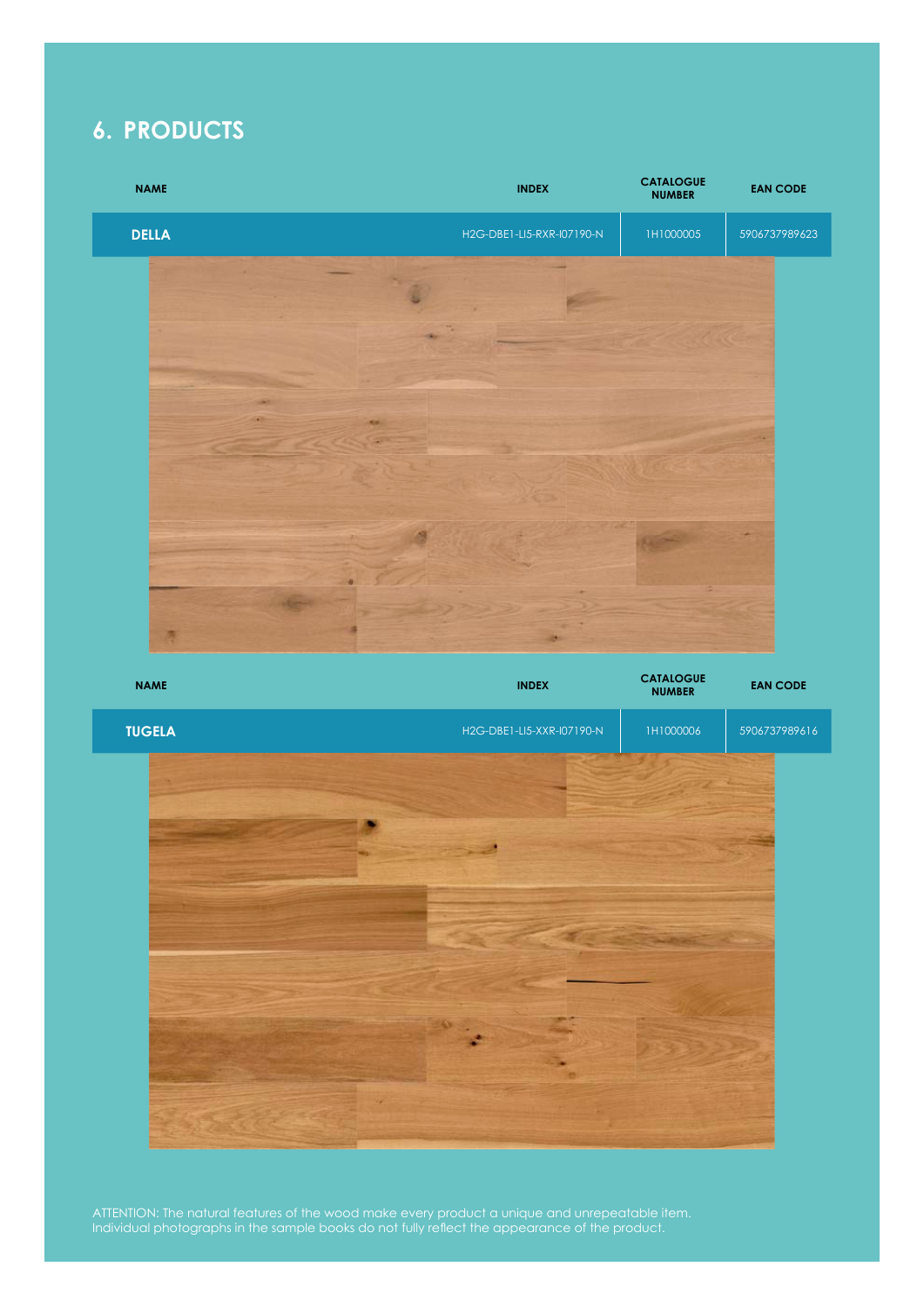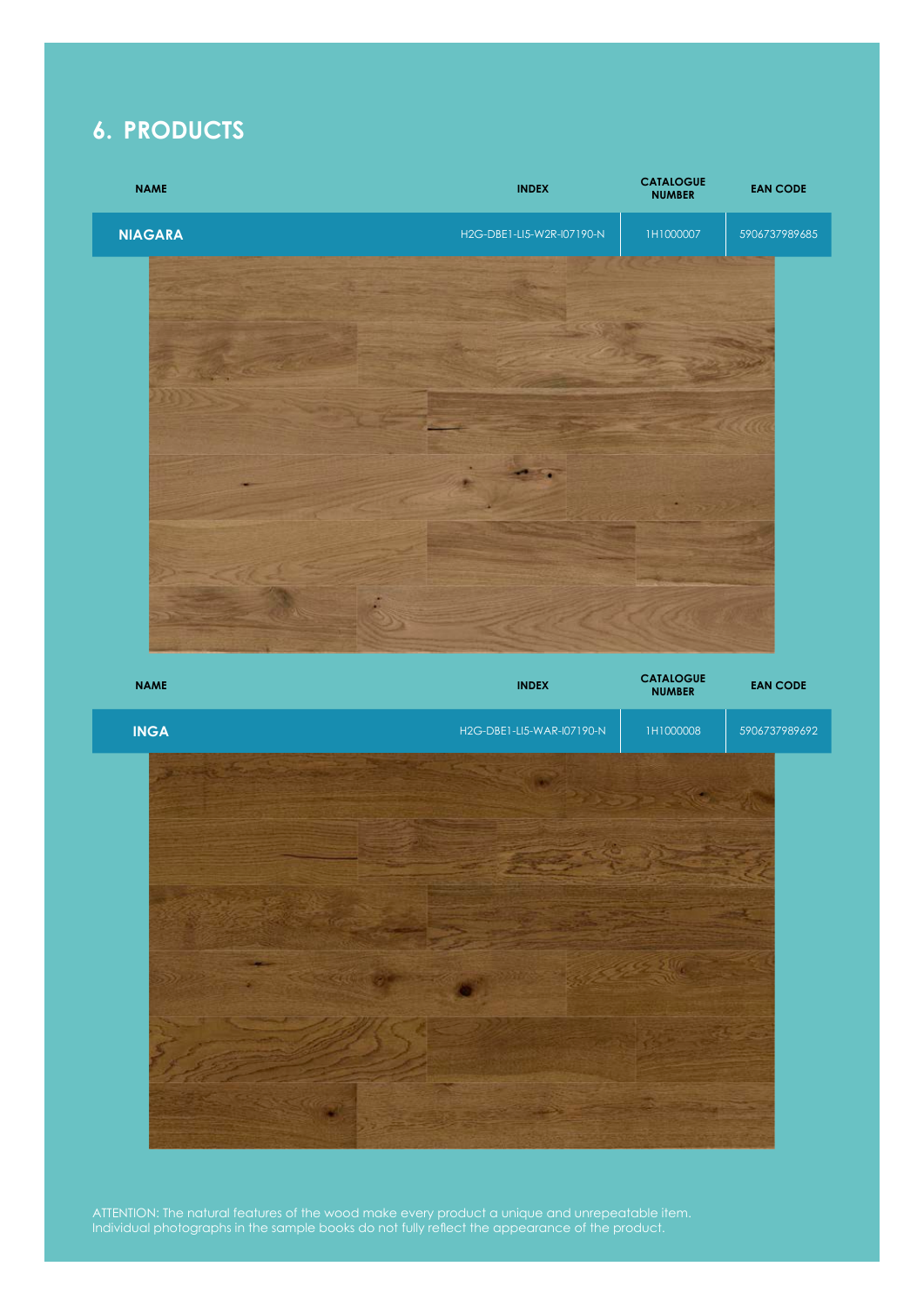